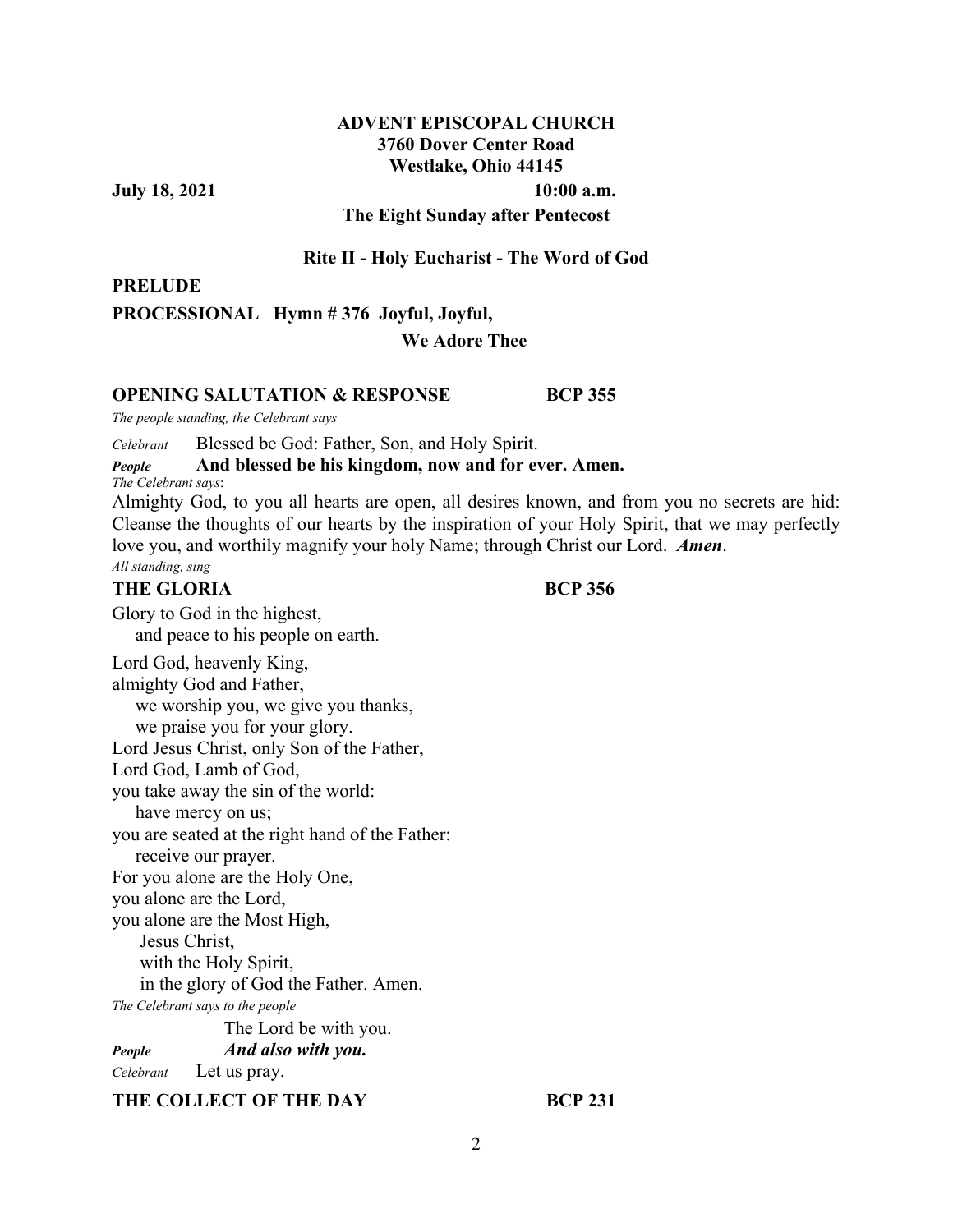Almighty God, the fountain of all wisdom, you know our necessities before we ask and our ignorance in asking: Have compassion on our weakness, and mercifully give us those things which for our unworthiness we dare not, and for our blindness we cannot ask; through the worthiness of your Son Jesus Christ our Lord, who lives and reigns with you and the Holy Spirit, one God, now and for ever. *Amen.*

*The people sit* 

| <b>READING</b> | <b>Isaiah 57: 14b-21</b>                                                          | Pew Bible 776  |
|----------------|-----------------------------------------------------------------------------------|----------------|
| Reader         | The Word of the Lord.                                                             |                |
| People         | <b>Thanks be to God.</b>                                                          |                |
| <b>PSALM</b>   | $22:22-30$                                                                        | <b>BCP 611</b> |
| 22             | Praise the Lord, you that fear him;*                                              |                |
|                | stand in awe of him, O offspring of Israel;                                       |                |
|                | all you of Jacob's line, give glory.                                              |                |
| 23             | For he does not despise nor abhor the poor in their poverty;                      |                |
|                | neither does he hide his face from them;*                                         |                |
|                | but when they cry to him he hears them.                                           |                |
| 24             | My praise is of him in the great assembly;*                                       |                |
|                | I will perform my vows in the presence of those who                               |                |
| 25             | worship him.                                                                      |                |
|                | The poor shall eat and be satisfied,                                              |                |
|                | and those who seek the Lord shall praise him:*<br>"May your heart live for ever!" |                |
| 26             | All the ends of the earth shall remember and turn to                              |                |
|                | the Lord,*                                                                        |                |
|                | and all the families of the nations shall bow before him.                         |                |
| 27             | For kingship belongs to the Lord;*                                                |                |
|                | he rules over the nations.                                                        |                |
| 28             | To him alone all who sleep in the earth bow down                                  |                |
|                | in worship;*                                                                      |                |
|                | all who go down to the dust fall before him.                                      |                |
| 29             | My soul shall live for him;                                                       |                |
|                | my descendants shall serve him;*                                                  |                |
| 30             | they shall be known as the Lord's for ever.                                       |                |
|                | They shall come and make known to a people yet unborn*                            |                |
|                | the saving deeds that he has done.                                                |                |
|                |                                                                                   |                |

# **Psalm Response (sing)**

*Glory be to the Father, and to the Son, and to the Holy Ghost, as it was in the beginning, is now, and ever shall be, world without end. Amen. Amen.* 

| <b>READING</b> | Ephesians $2:11-22$   | Pew Bible 1225 |
|----------------|-----------------------|----------------|
| Reader         | The Word of the Lord. |                |
| People         | Thanks be to God.     |                |

# **GOSPEL PROCESSION O Love of God**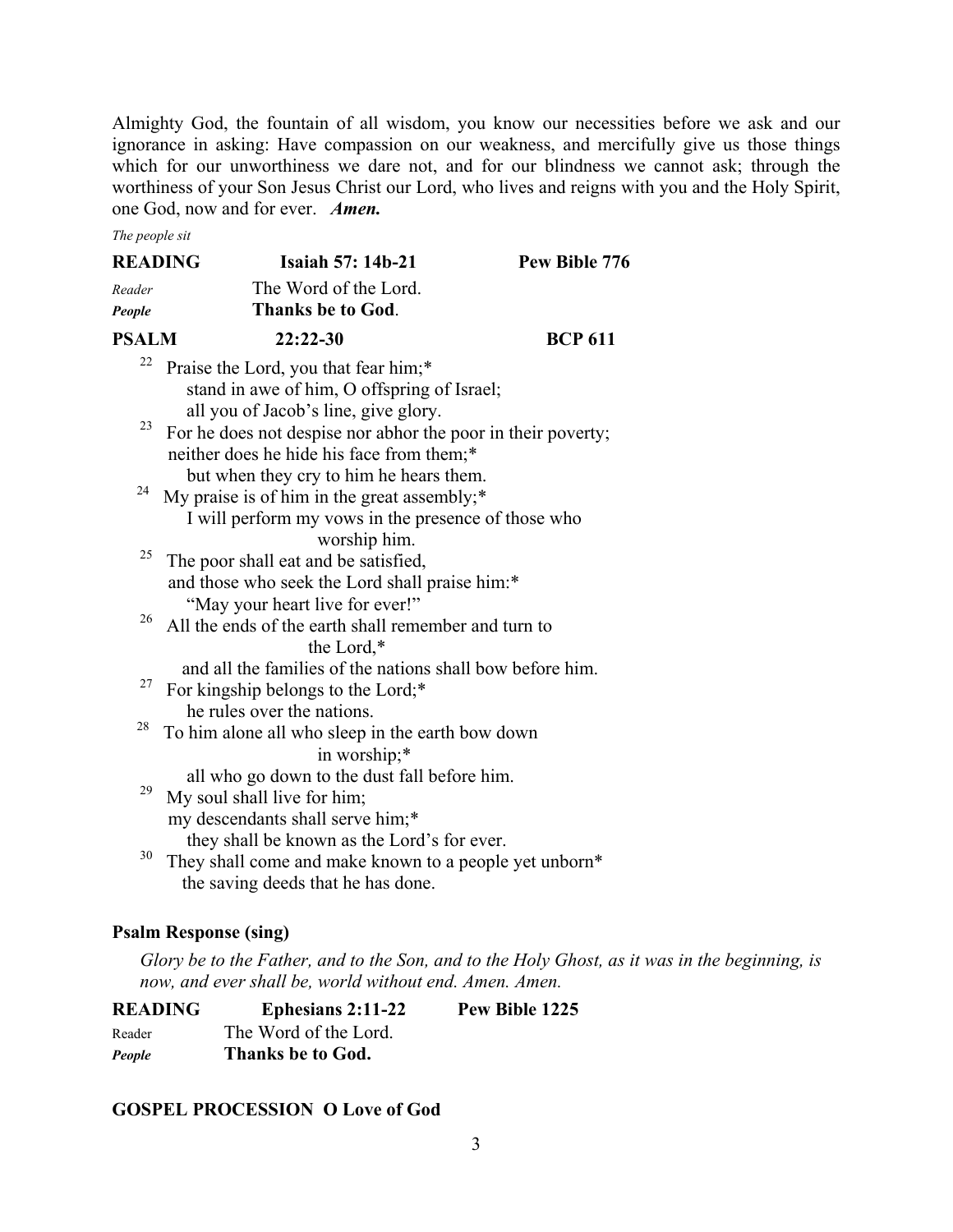O love of God, how strong and true, Eternal and yet ever new; Uncomprehended and unbought, Beyond all knowledge and all thought.

*Celebrant* The Holy Gospel of our Lord Jesus Christ according to Mark. *People* **Glory to you, Lord Christ.**

**THE HOLY GOSPEL Mark 6:30-44 Pew Bible 1052** 

The Gospel of the Lord. *People* **Praise to you, Lord Christ.** 

O wide embracing, wondrous Love, We read thee in the sky above; We read thee in the earth below, In seas that swell and streams that flow.

# **SERMON Pastor Paul Laursen**

#### **NICENE CREED (all standing**) **BCP 358**

We believe in one God, the Father, the Almighty, maker of heaven and earth, of all that is, seen and unseen. We believe in one Lord, Jesus Christ, the only Son of God, eternally begotten of the Father, God from God, Light from Light, true God from true God, begotten, not made, of one Being with the Father. Through him all things were made. For us and for our salvation he came down from heaven: by the power of the Holy Spirit he became incarnate from the Virgin Mary, and was made man. For our sake he was crucified under Pontius Pilate; he suffered death and was buried. On the third day he rose again in accordance with the Scriptures; he ascended into heaven and is seated at the right hand of the Father. He will come again in glory to judge the living and the dead, and his kingdom will have no end. We believe in the Holy Spirit, the Lord, the giver of life, who proceeds from the Father and the Son.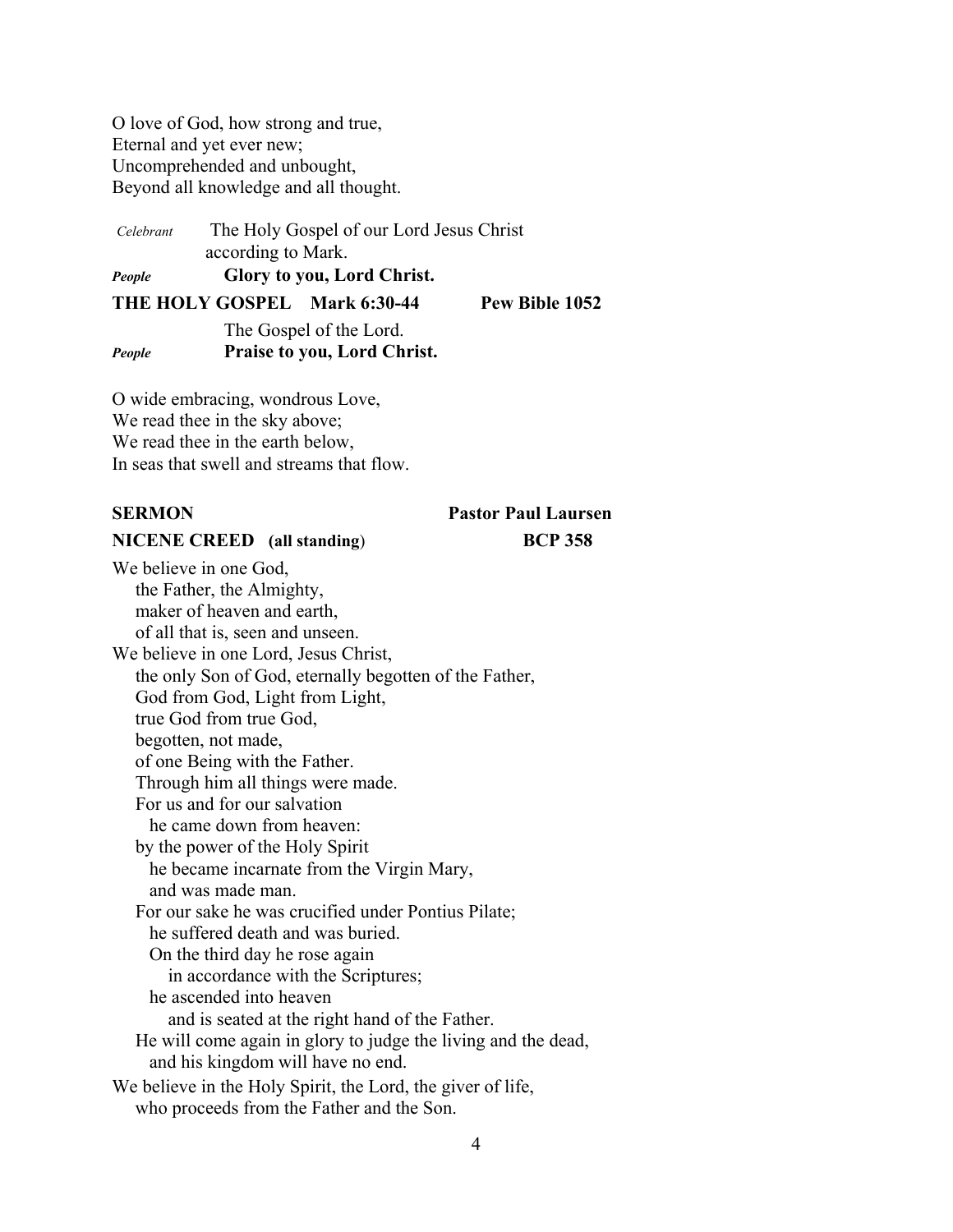With the Father and the Son he is worshiped and glorified. He has spoken through the Prophets. We believe in one holy catholic and apostolic Church. We acknowledge one baptism for the forgiveness of sins. We look for the resurrection of the dead. and the life of the world to come. Amen.

# **PRAYERS OF THE PEOPLE BCP 387, Form 3**

*The Leader and People pray responsively* 

Father, we pray for your holy Catholic Church;

### *That we all may be one.*

Grant that every member of the Church may truly and humbly serve you;

*That your Name may be glorified by all people***.** 

We pray for all bishops, priests and deacons, especially Archbishop Welby; our Presiding Bishop Curry; our own Bishop Hollingsworth.

*That they may be faithful ministers of your Word and Sacraments.* 

We pray for all who govern and hold authority in the nations of the world;

*That there may be justice and peace on the earth.* 

Give us grace to do your will in all that we undertake;

*That our works may find favor in your sight.* 

Have compassion on those who suffer from any grief or trouble;

*That they may be delivered from their distress.* 

Give to the departed eternal rest;

*Let light perpetual shine upon them.* 

We praise you for your saints who have entered into joy;

*May we also come to share in your heavenly kingdom.* 

Let us pray for our own needs and those of others.

*The People may add their own petitions.*

*Our Father in heaven,* 

*We pray with open hearts and minds to know your will for us. Reveal to us the initiatives we should take:* 

*For nourishing ourselves with your Word; for supporting each other in Christian fellowship; for taking the Gospel to outside communities; and for loving and serving others in the power of your Spirit.* 

*We are grateful for the pastoral encouragement you have provided us in this season. We are grateful for our lay leadership in their shouldering of extra burdens. Lord, we ask that you lay bare the hearts of this congregation, and open each one of us to every new day. Open us to what you have for our future as a new church family in Christ. Amen.* 

# **CONFESSION & ABSOLUTION BCP 360**

*Celebrant* Let us confess our sins against God and our neighbor. *Celebrant and People*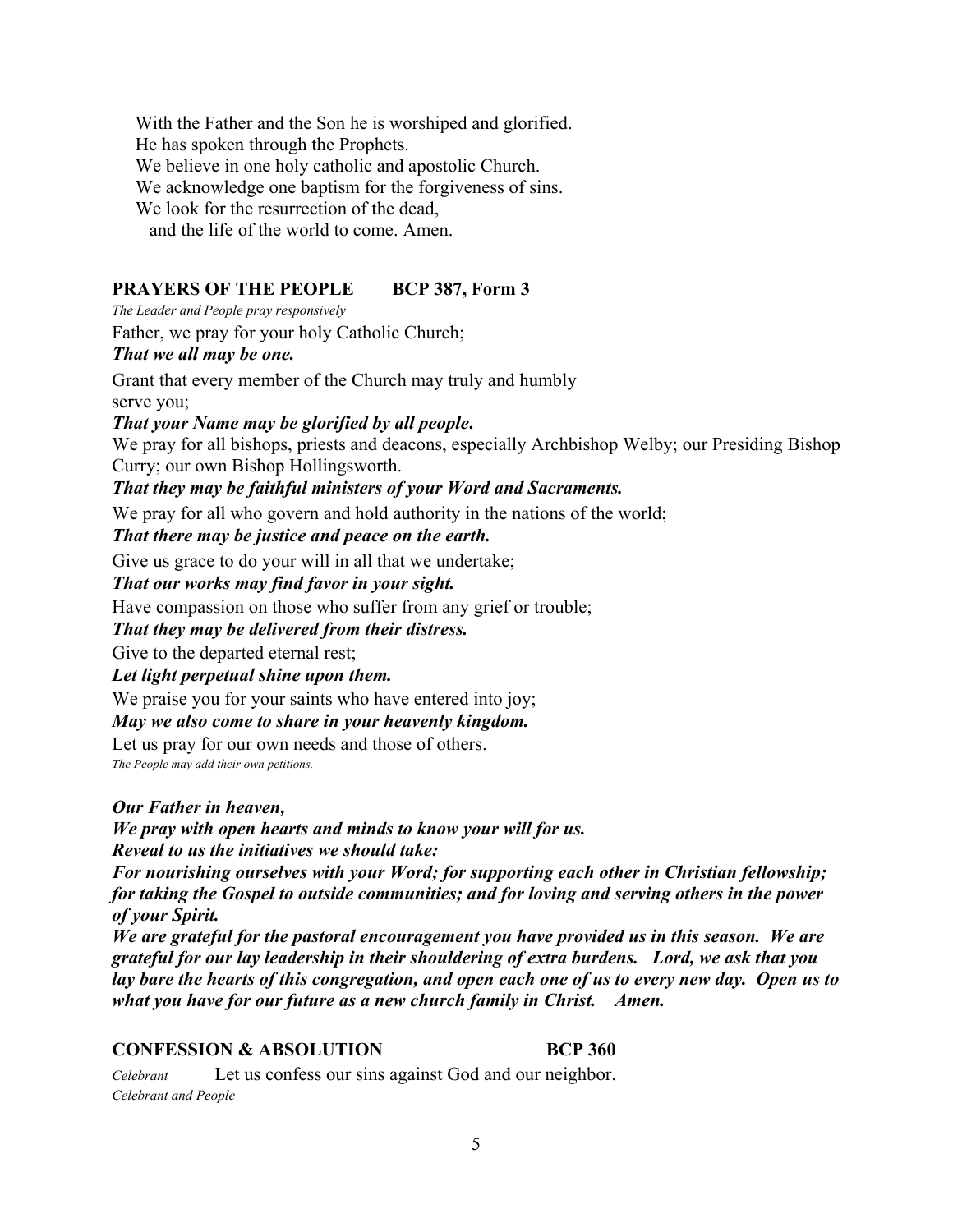Most merciful God, we confess that we have sinned against you in thought, word, and deed, by what we have done, and by what we have left undone. We have not loved you with our whole heart; we have not loved our neighbors as ourselves. We are truly sorry and we humbly repent. For the sake of your Son Jesus Christ, have mercy on us and forgive us; that we may delight in your will, and walk in your ways, to the glory of your Name. Amen*.*

#### *Celebrant*

Almighty God have mercy on you, forgive you all your sins through our Lord Jesus Christ, strengthen you in all goodness, and by the power of the Holy Spirit keep you in eternal life. *Amen.*

# **THE PEACE**

*All stand. The Celebrant says to the people* The peace of the Lord be always with you. *People* **And also with you.** *Then the Celebrant and People may greet one another in the name of the Lord.* 

#### **ANNOUNCEMENTS**

### **THE HOLY COMMUNION**

#### **OFFERTORY**

*Celebrant*Walk in love, as Christ loved us and gave himself for us, an offering and sacrifice to God.

# **PRESENTATION OF ALMS & OBLATIONS**

# **PREPARATION OF ELEMENTS**

#### **DOXOLOGY**

The people stand while the offerings are presented and placed on the Altar.  *Praise God from whom all blessings flow Praise him all creatures here below Praise him above ye heavenly host Praise Father, Son and Holy Ghost. Amen.* 

# **THE GREAT THANKSGIVING**

Eucharistic Prayer A **BCP 361** *The people remain standing. The Celebrant says*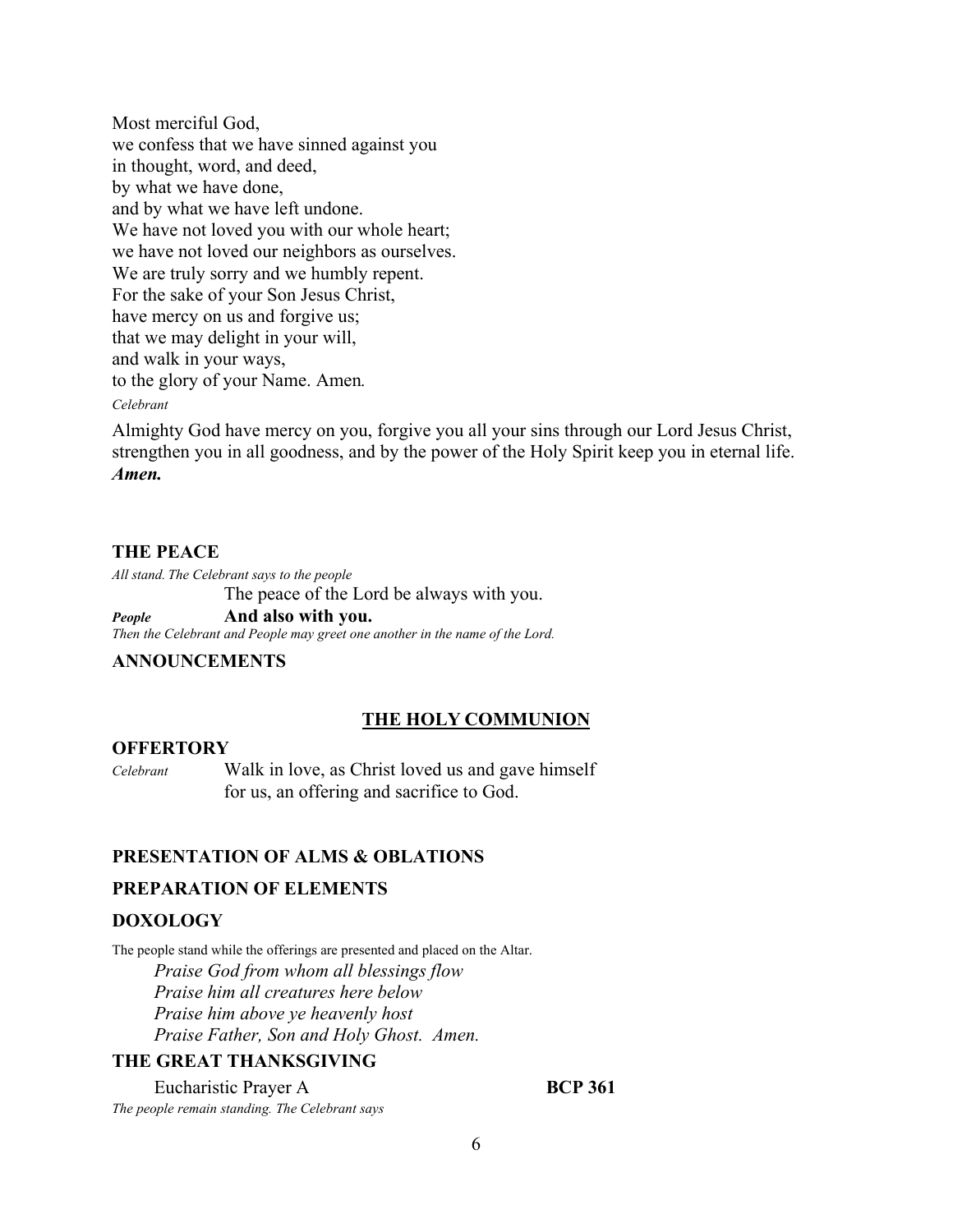| Celebrant | The Lord be with you.                      |
|-----------|--------------------------------------------|
| People    | And also with you.                         |
| Celebrant | Lift up your hearts.                       |
| People    | We lift them to the Lord.                  |
| Celebrant | Let us give thanks to the Lord our God.    |
| People    | It is right to give him thanks and praise. |

It is right, and a good and joyful thing, always and everywhere to give thanks to you, Father Almighty, Creator of heaven and earth.

Through Jesus Christ our Lord, who on the first day of the week overcame death and the grave, and by his glorious resurrection opened to us the way of everlasting life.

Therefore we praise you, joining our voices with Angels and Archangels and with all the company of heaven, who for ever sing this hymn to proclaim the glory of your Name:

#### *Celebrant and People*

| The Sanctus (sing) | Holy, Holy, Holy Lord,                           |
|--------------------|--------------------------------------------------|
|                    | God of power and might,                          |
|                    | Heaven and earth are full of your glory. $(2Xs)$ |
|                    | Hosanna, Hosanna in the highest. $(2Xs)$         |
|                    |                                                  |

*The people stand or kneel. Then the Celebrant continues* 

Holy and gracious Father: In your infinite love you made us for yourself; and, when we had fallen into sin and become subject to evil and death, you, in your mercy, sent Jesus Christ, your only and eternal Son, to share our human nature, to live and die as one of us, to reconcile us to you, the God and Father of all.

He stretched out his arms upon the cross, and offered himself, in obedience to your will, a perfect sacrifice for the whole world.

On the night he was handed over to suffering and death, our Lord Jesus Christ took bread; and when he had given thanks to you, he broke it, and gave it to his disciples, and said, "Take, eat: This is my Body, which is given for you. Do this for the remembrance of me."

After supper he took the cup of wine; and when he had given thanks, he gave it to them, and said, "Drink this, all of you: This is my Blood of the new Covenant, which is shed for you and for many for the forgiveness of sins. Whenever you drink it, do this for the remembrance of me."

Therefore we proclaim the mystery of faith.

# **The Memorial Acclamation**

```
 (Sing) Christ has died. 
  Christ is risen. 
  Christ will come again.
```
#### *The Celebrant continues*

We celebrate the memorial of our redemption, O Father, in this sacrifice of praise and thanksgiving. Recalling his death, resurrection, and ascension, we offer you these gifts.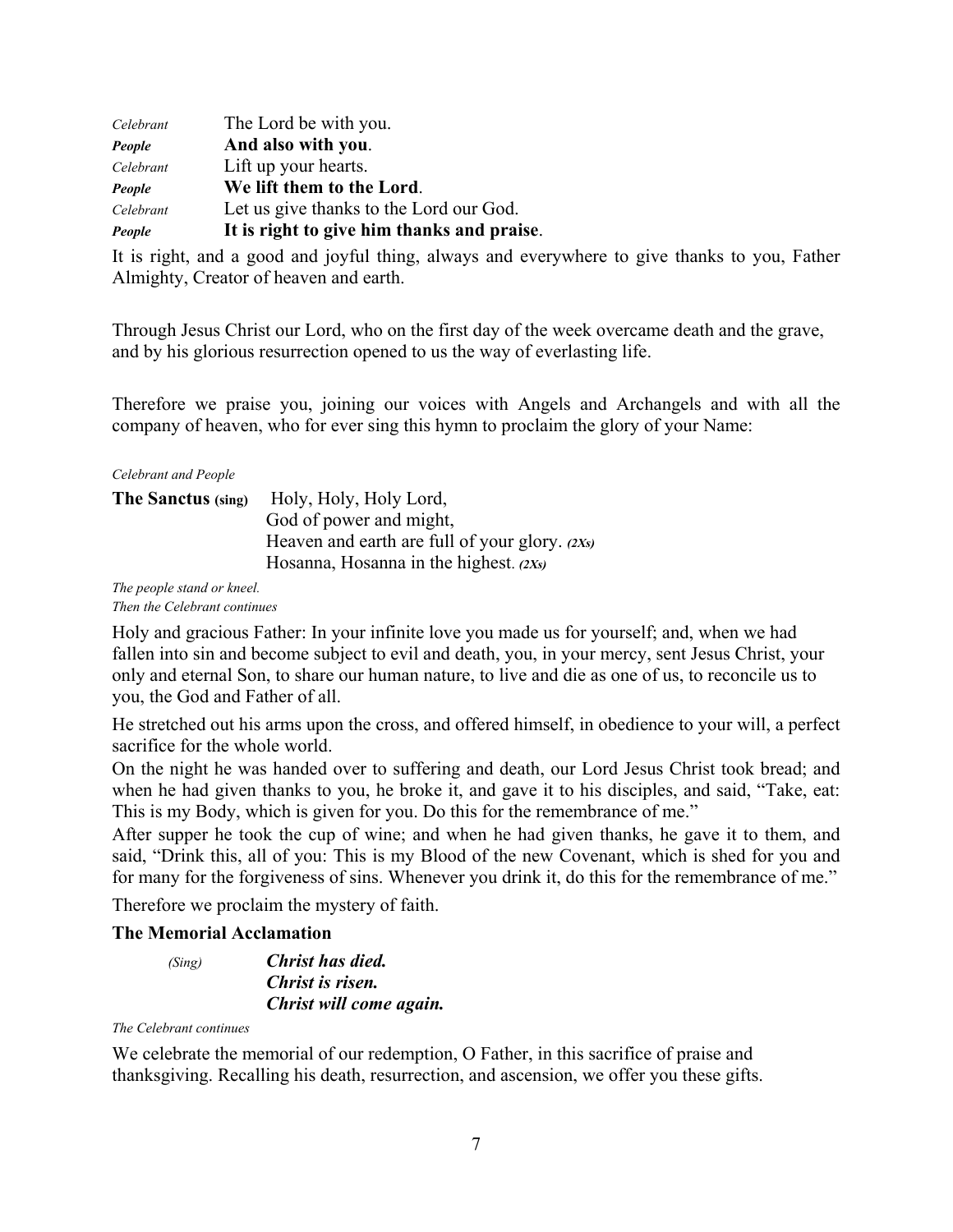Sanctify them by your Holy Spirit to be for your people the Body and Blood of your Son, the holy food and drink of new and unending life in him. Sanctify us also that we may faithfully receive this holy Sacrament, and serve you in unity, constancy, and peace; and at the last day bring us with all your saints into the joy of your eternal kingdom.

All this we ask through your Son Jesus Christ. By him, and with him, and in him, in the unity of the Holy Spirit all honor and glory is yours, Almighty Father, now and for ever.

**The Great Amen (sing)** *Amen. Amen. Amen.* 

*Celebrant And now, as our Savior Christ has taught us, we are bold to say,* 

*People and Celebrant*  Our Father, who art in heaven, hallowed be thy Name, thy kingdom come, thy will be done, on earth as it is in heaven. Give us this day our daily bread. And forgive us our trespasses, as we forgive those who trespass against us. And lead us not into temptation, but deliver us from evil. For thine is the kingdom,

and the power, and the glory, for ever and ever. Amen.

# **THE BREAKING OF THE BREAD BCP 364**

| Celebrant | Alleluia. Christ our Passover is sacrificed for us; |
|-----------|-----------------------------------------------------|
| People    | Therefore let us keep the feast. Alleluia.          |
| Celebrant | The Gifts of God for the People of God.             |

Take them in remembrance that Christ died for you, and feed on him in your hearts by faith, with thanksgiving.

- *\* All baptized Christians are welcome to receive communion. For those not yet baptized (or for baptized visitors who do not wish to receive the Sacrament), you may come to the altar rail and cross your arms; the priest will be happy to pray a prayer of blessings.\* Administration of Communion:* 
	- *Please follow usher's directions to altar rail.*
	- *The consecrated bread is offered with the words, "The Body of Christ, the bread of heaven." (Amen).*

*\* Intercessory Prayer is available at the back of the Sanctuary.* 

### **COMMUNION HYMN**

**Refiners Fire** Purify my heart Let me be as gold And precious silver